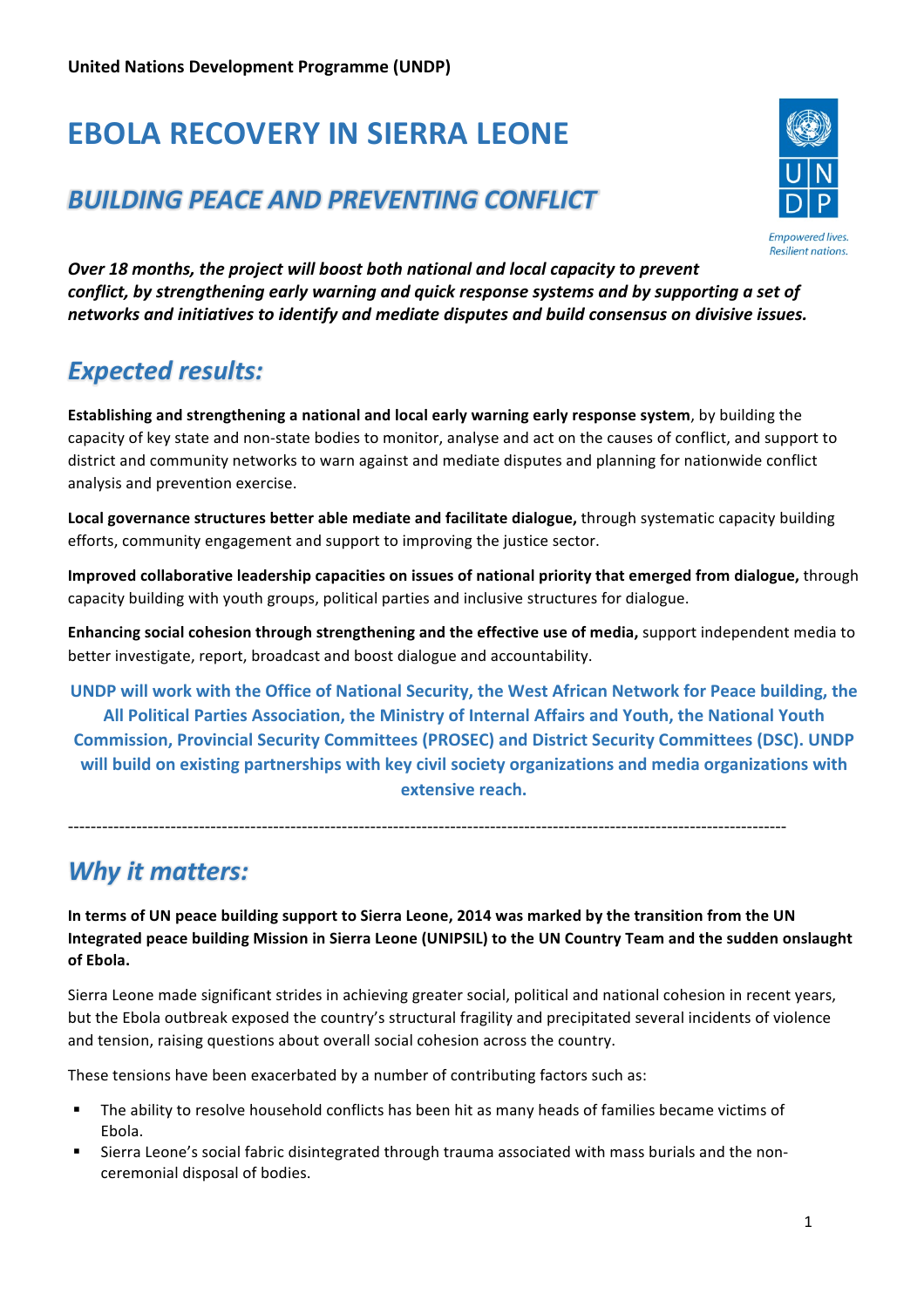#### **United Nations Development Programme (UNDP)**

- The ban on traditional practices such as caring for the sick, funeral rights, secret societies and public gatherings.
- The continued isolation of survivors and possible survivor's guilt.
- The introduction of the ABC rule (Avoid Body Contact), which goes against is the values of friendship, hospitality, trust and openness.

Sierra Leone registered 2,000 survivors in 2014. The majority are women (51%). A recent survey found that 96% of survivors experienced some form of discrimination, and over three quarters of the respondents would not welcome an Ebola survivor into their community. Stigmatization is of major concern and a challenge as Sierra Leone tries to build back.

While Sierra Leone already has a national early warning and response mechanism, it may need to go beyond security agencies and integrate the providers of basic services. It should also be expanded to cover the border areas to ensure a multi-dimensional response, should another crisis unfold.

The enhanced early warning and response mechanism should also monitor conflict indicators, such as growing social discontent, before it leads to violent public demonstrations. It should also apply mitigation measures as swiftly as possible.

Ebola created a drive for all Sierra Leoneans to unify, and join hands to stamp out the virus, bringing even fractious political parties together in the national interest. Harnessing and capitalizing on this unity and goodwill could help start a constructive dialogue around key issues, both now and in future.

--------------------------------------------------------------------------------------------------------------------------------------**-** 

### *Project activities:*

The 18 month project will be implemented at the national and local levels, covering 3 districts affected by Ebola, namely Kono, Kenema and Pujehun.

The project will use a multi-pronged approach to strengthen national capacities on conflict prevention and peace building by reinforcing Sierra Leone's internal early warning and response capacity, anchored at grass-roots level and by building communities' internal mediation capacity to foster open and constructive dialogue.

The dialogue would identify and build consensus around key issues of public discontent and potential drivers of conflict. The issues identified will be further discussed with relevant stakeholders at various levels of Government to identify possible remedial actions and the best methods to boost social cohesion between communities and strengthen trust in the government. The project will support collaborative leadership capacities to deal with the key issues and will build the capacity of the media.

#### 1. Strengthen national and local early warning and response system

- Strengthen the capacity of the Office of National Security (ONS) and District Security Committees on early warning early response as related to conflicts and tensions.
- Support cooperation and the coordination of national level multi-stakeholder groups with the ONS and other relevant state and non-state actors for conflict analysis and monitoring conflict indicators.
- Support the existing local network of facilitators (with women and youth as priorities) nationwide (chiefdom level) to be trained to provide basic psychosocial support and mediation of inter-group and inter-community tensions.
- Strengthen existing conflict indicators to be monitored over time as needed.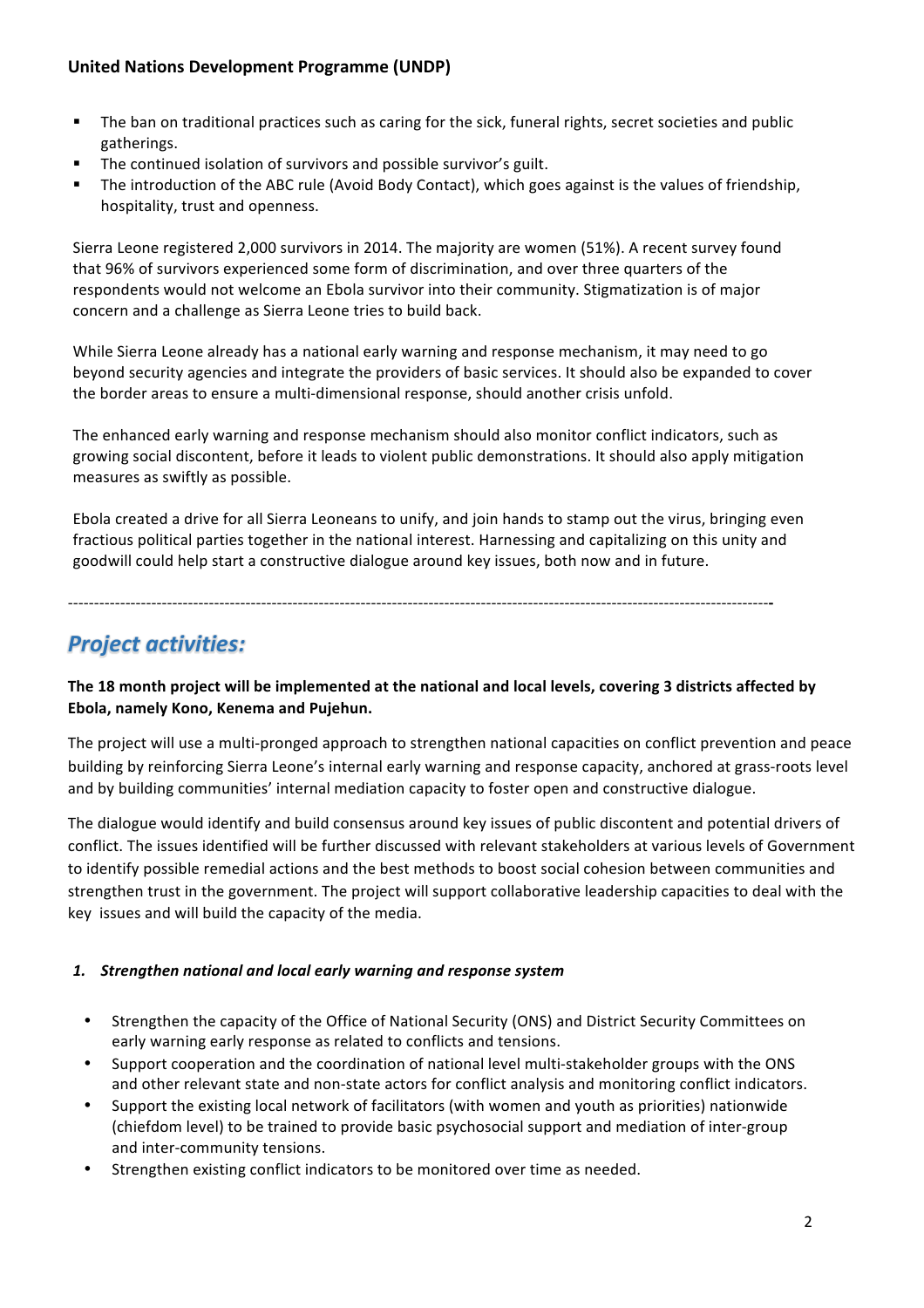#### **United Nations Development Programme (UNDP)**

- Strengthen existing reporting formats and mechanisms for monitoring and reporting on conflict indicators linking national level mechanisms with local level monitors.
- Building the capacity a of network of facilitators and the national multi-stakeholder group on conflict analysis, conflict monitoring, dialogue and facilitation;
- Planning for the conduct of a national level conflict analysis exercise in 2016 for longer-term engagement in conflict prevention.

#### 2. Local governance structures better able mediate and facilitate dialogue.

- Give local network members mobile phones to ensure the timely reporting of critical issues,
- Support the conduct of a client satisfaction survey and community feedback on the quality of justice services.
- Support justice service improvement planning and the setting of local quality standards to meet public expectations and promoting dialogue between service providers and users.
- Facilitate mutual accountability processes, including the use of citizen charters, actual performance measurement systems and improved quality of service delivery.
- Boost local accountability by supporting transparent public budgeting and spending.
- Ensure three district councils work in a conflict sensitive way, including security structures, and programming through training local officers.
- Strengthen the government's outreach and build trust in the government through developing the capacity of district security structures on dialogue and facilitation.
- Conduct an assessment on the impact of Ebola on Sierra Leone's formal and informal conflict resolution capacities. A long-term initiative will be developed based on this assessment.

#### 3. Improved collaborative leadership capacities on issues of national priority that emerged from *dialogue.*

- Support the existing 50 insider mediators to conduct constructive dialogue around issues of national interest including the impact of Ebola and stigmatization.
- Support the National Youth Commission to build the capacity of youth in dialogue and facilitation, including the youth wings of political parties.
- Support the building of the capacity of political parties and civil society on collaborative leadership and on key issues of national interest.
- Support spaces that promote multi-stakeholder dialogue around key national issues and engage with the Parliament.

#### 4. Strengthening social cohesion through the effective use of media.

- Support the procurement of outdoor broadcasting equipment for the Independent Radio Network.
- Support the Sierra Leone Association of the Journalists in establishing a self-regulatory system to improve the quality of reporting and abide by international codes of conduct on broadcast reliability.
- Build the capacity of the media to improve quality of investigative journalism, advocacy and real time reporting.
- Facilitate discussions between the media and government around key issues to inform government policies and strategies, better inform the public and build trust between in the government.
- Develop the media's capacity as a facilitator of dialogue on key issues.